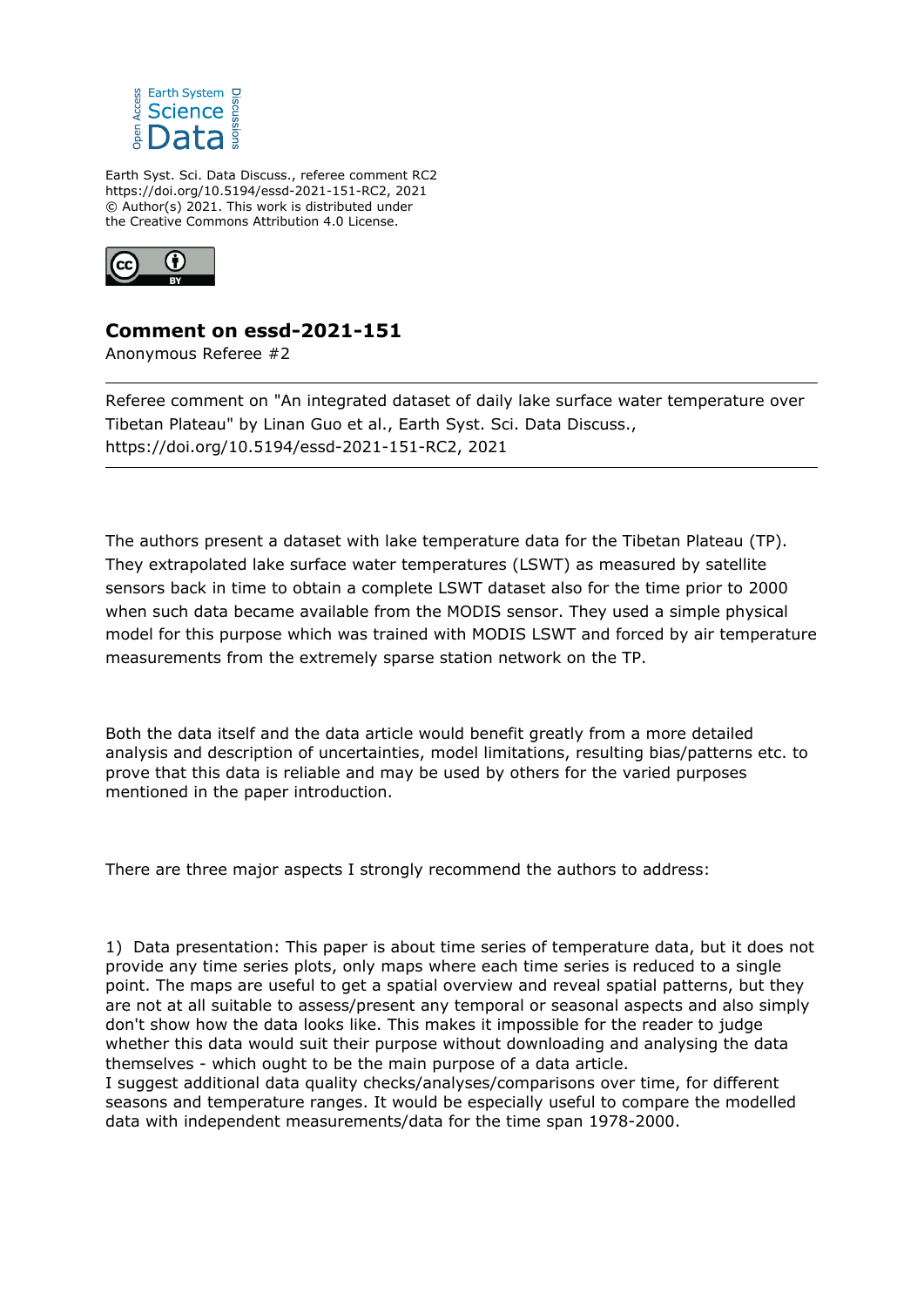The data itself: A brief analysis of the T time series in the TPLxxx.csv datasets revealed the following points, all of which should be addressed in the article in order to properly characterise the data:

- for most lakes, the model data does not differ much between different years, and for many lakes it even seems to consist of a series of nearly exact clones of annual T curves. These often have a characteristic kink in spring which deserves to be adressed to exclude bias/inappropriate model behaviour (these kinks are at ca. -2, so likely related to thawing processes, but then again this feature doesn't show up on all lakes and seemingly also not in the MODIS LSWT data).

- the modelled data are way more smooth in time than the MODIS LSWT data and don't reproduce any extreme values or variability.

- for the period before 2000, there seems to be a fixed annual maximum temperature for each lake that doesn't change.

- there are gaps in the MODIS LSWT data, but it is nowhere described where these come from.

- No data/temperature uncertainties are provided. An uncertainty range/measure should be included at least for the model data.

2) LSWT: To give the readers an idea on the nature and reliability of this data, the introduction should contain an explanation of LSWT - what it is, how it is measured, including a description of the different available satellite sensors/datasets (with special emphasis on the data and validation products used in this study), and what the limitations of such measurements are.

Also, you mention several other LSWT datasets (Wan et al., 2017, Zhang et al., 2014) and that yours is different - but different in what regard, and how does it compare to these datasets? I am missing a clear introduction on the differences and

strengths/weaknesses/advantages of the existing datasets to justify this new dataset, and most of all to help users decide whether this is the right data for their purpose.

3) Model: More background on the air2water model would help to prove that this model is fit for the purpose and can produce reliable extrapolation results. This also includes the forcing data: are the sparse station measurements really fit for the purpose? From the information given right now, it cannot be judged whether this model was used as intended by the original authors - or taken out of context/pushed beyond its limitations.

Detailed comments (P=page, L=line) ----------------------------------

Data:

---------

- lake info.csv: Please add the encoding of the .csv file (to the readme, for example) common international encodings corrupt the chinese signs which may cause trouble for users

Abstract ---------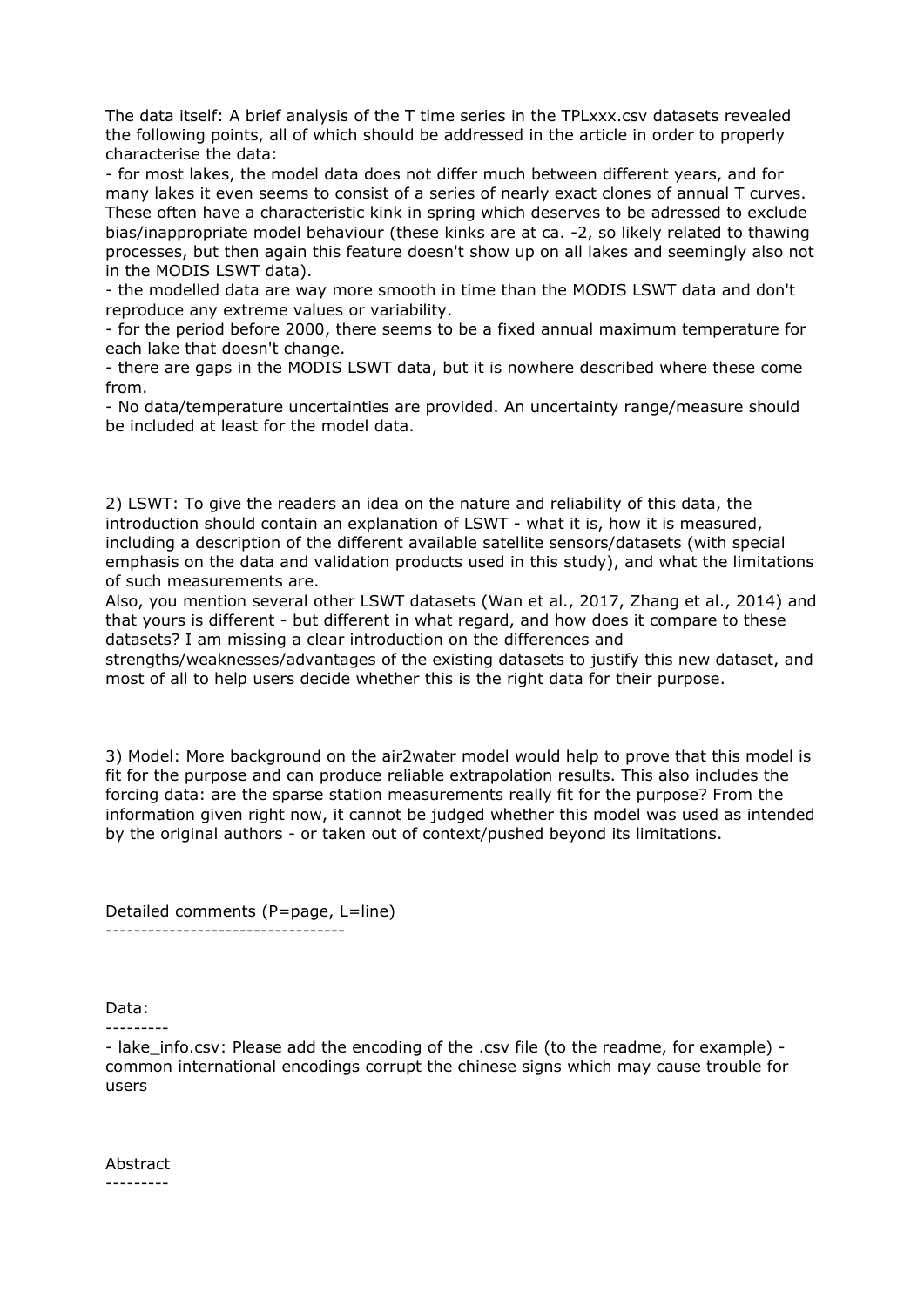- data for 160 lakes from RS and modelling: what RS data, what (kind of) model? Please state here.

- validated against in-situ observations for 2000-2017, extended back to 1978

- comparable to LSWT from AVHRR and ARC-Lake - has there been done a comparison, or you just claim that? If yes: give some numbers, if not: please do a comparison.

- "unique for its time span and resolution" - what is the resolution? Please state here.

- trend analysis: warming rate increases from 0.01 to 0.4 per decade - for which periods? Please clarify here.

- mostly in winter - what does "more evident" mean? Please clarify here.

- "integrated data and methods" - what methods? Please clarify already in the abstract.

### Introduction

----------

- What is lake surface water temperature, in this context? Please explain what the satellites measure, and what in-situ sensors measure (since your dataset is based on both). This is important background to understand the data. When comparing/validating with in-situ measurements, as in this paper, you need to consider that in-situ- and satellite-based sensors usually measure something different, and address this.

- p2, L38: but some TP lakes have in-situ data? Please add some more information on that, as this would provide a very important valildation data source for this paper. Have you consulted this data? If not, why not?

- P2, L41: a reference from 2010 looks a bit outdated for a claim on "increasingly higher temporal and spatial resolutions" in 2021 as a lot has happened since that paper was written. Reconsider its relevance / correct placing in the text.

- P2, L141ff: What I am missing here is an overview over sensors that measure LSWT. Both the sensors/data sources in themselves (i.e. individual data/scenes), and for the datasets you mention here.

- P2, L45f: How can these datasets be global and nevertheless spatially incomplete on the TP? Please clarify.

- P2, L47: What sensors?

- P2, L61ff: OK, you go for the simplified model becuase you have barely any in-situ observations and this model still works with limited in-situ data - but what input is your model based on, then? This doesn't sound so convincing. Please rewrite with examples or some more information to clarify (for what area/setup has this model been tested/developed, for the TP or somewhere else?).

- P2, L66: LSWT from which sensor? and does the air2water model work with LSWT data, if it was developed for / is aiming at in-situ measurements?

### Study area

-----------

- P3, L75: why "most" but not all, how did you select?

### Methods

-----------

- P4, L90ff: What is the accuracy/uncertainty of this data? (How much can one trust these temperatures? Any danger for a consistent bias?)

- P4, L93: what do the times in brackets mean? Night equator overpasses? Please clarify.

- P4, L95f: what is the difference between MOD11A2 and -A1? Only A1 is explained.

- P5, L100f: different in what regard? Just the method, or also the temperatures you get how do they compare, and why is your method better? Please clarify.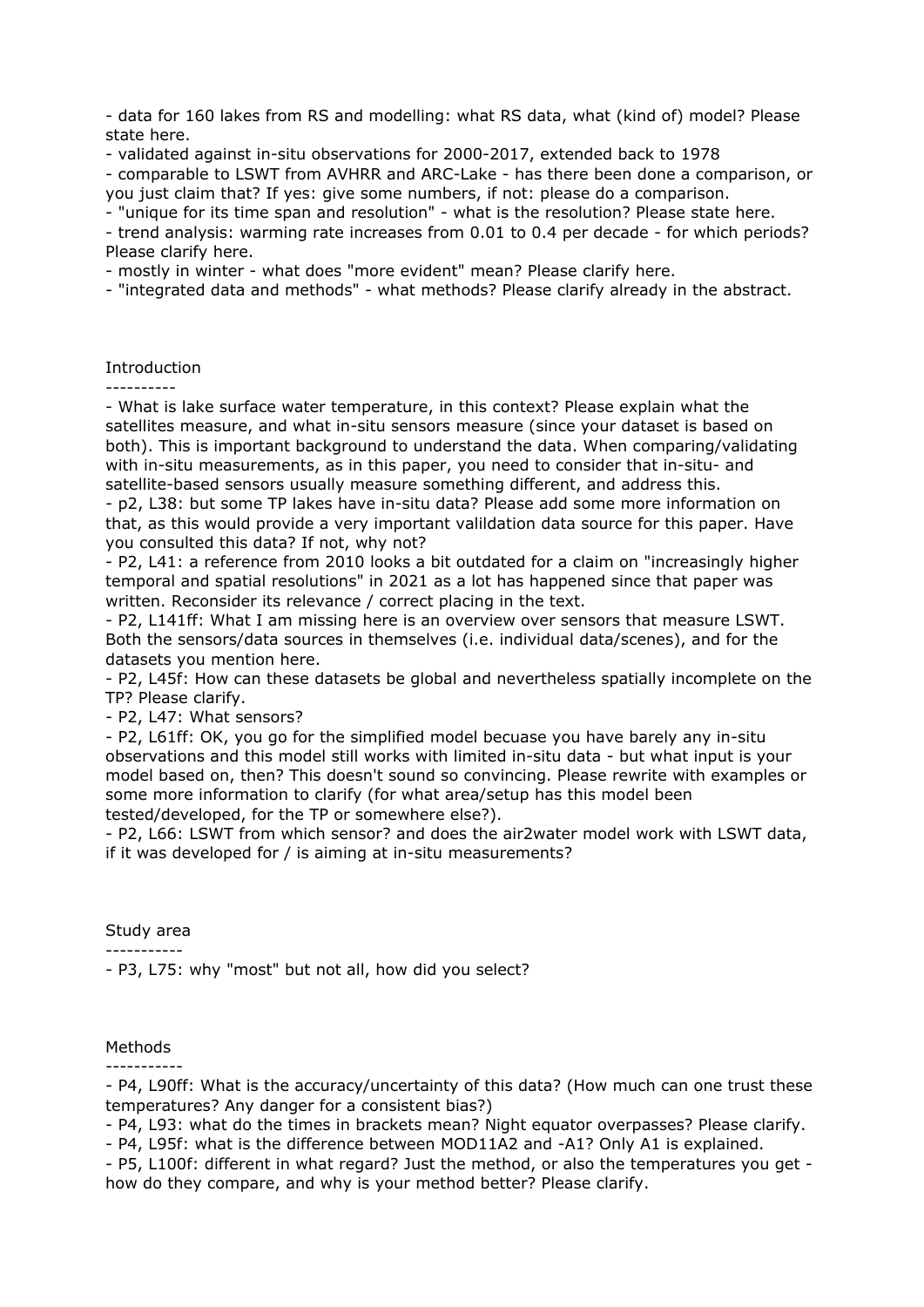- P5, L106: Are there data gaps, and/or was there any filtering applied to the data, both in space and time?

- P5, L110: How are these surface temperatures measured? How

accurate/reliable/representative are the measurements? This plays a huge role for your model setup and thus dataset, as very few stations are forcing the model for the majority of the lakes. And how long are the records?

- P5, L125: As far as I am aware, many of the TP lakes are very shallow. Is a deep water temperature of 4 degrees realistic at all times of the year?

- P5f, L126ff: please explain briefly in words what this model does, and what parameters play the strongest role here, for those users who are not that familiar to read/think in equations.

- P6, L138f: there are very few stations on the TP, and none whatsoever in 1/4 of the area you look at, and where the majority of the adressed lakes lie. At the same time, the TP has a very varied topography and greatly varying influence of different weather systems (I/E Monsoon, Westerlies). Interpolation between "nearby" stations doesn't seem valid at all to me, questioning the entire model setup and thus the entire dataset. Have you considered uncertainty in these data? How much do the modelled lake T change if you alter the interpolated air T input (sensitivity analysis)?

Reanalysis data are maybe not perfect either in this area (due to too little measurement input), but they consider way more physics in deriving the temperature spatial pattern than a simple spatial/elevational interpolation. Have you tried to downscale air T for the lake locations from reanalysis data? How does that change the modelled lake T? - P6, L145f: Please introduce that dataset (and AVHRR) properly so that the readers can judge your comparison/validation.

Results and discussion

-------------

P6, L151: The ARC dataset also needs to be introduced properly in order for the readers to be able to judge your comparison/validation. What about in-situ lake T measurements (which you mention in the introduction)? These would provide a really valuable validation dataset.

P7, L156f: An R2 of 0.6 isn't great, and "highly comparable" doesn't sound convincing when the temperatures should be identical if both datasets were correct - and both datasets are from remote sensing (not completely different ways of measuring), so one wouldn't expect such big differences.

P7, L157: How did you compute the bias, and which of the two datasets is warmer? Consistent biases of -3 to +5.6 degrees seem very much.

- P7, Fig. 3a: Some of the poorest agreement between your data and TPlake\_Temp data are clustered on the NW TP. Why, have you looked into that?

- P7, Fig. 3b: all except one station have a positive bias, for many lakes, the bias is <2.5 degrees. This seems a lot. Why could that be?

- P7, L166ff: not sure whether I understand correctly: these 11 plots include all lakes within the ARC dataset within your study area? Which lakes are these? Adding a map as in Fig. 3 for the comparison with the ARC dataset would help greatly for the readers to compare the data more easily.

- P8, Fig. 4: The datasets agree well in a linear way up to a point at ca. 10-15 deg C ARC-Lake T, where the relationship suddenly changes. Why is that?

- P8, Fig. 4: How did you compute the bias here? As the fitting line is not 1:1, the bias increases/decreases with measured T, which should be addressed.